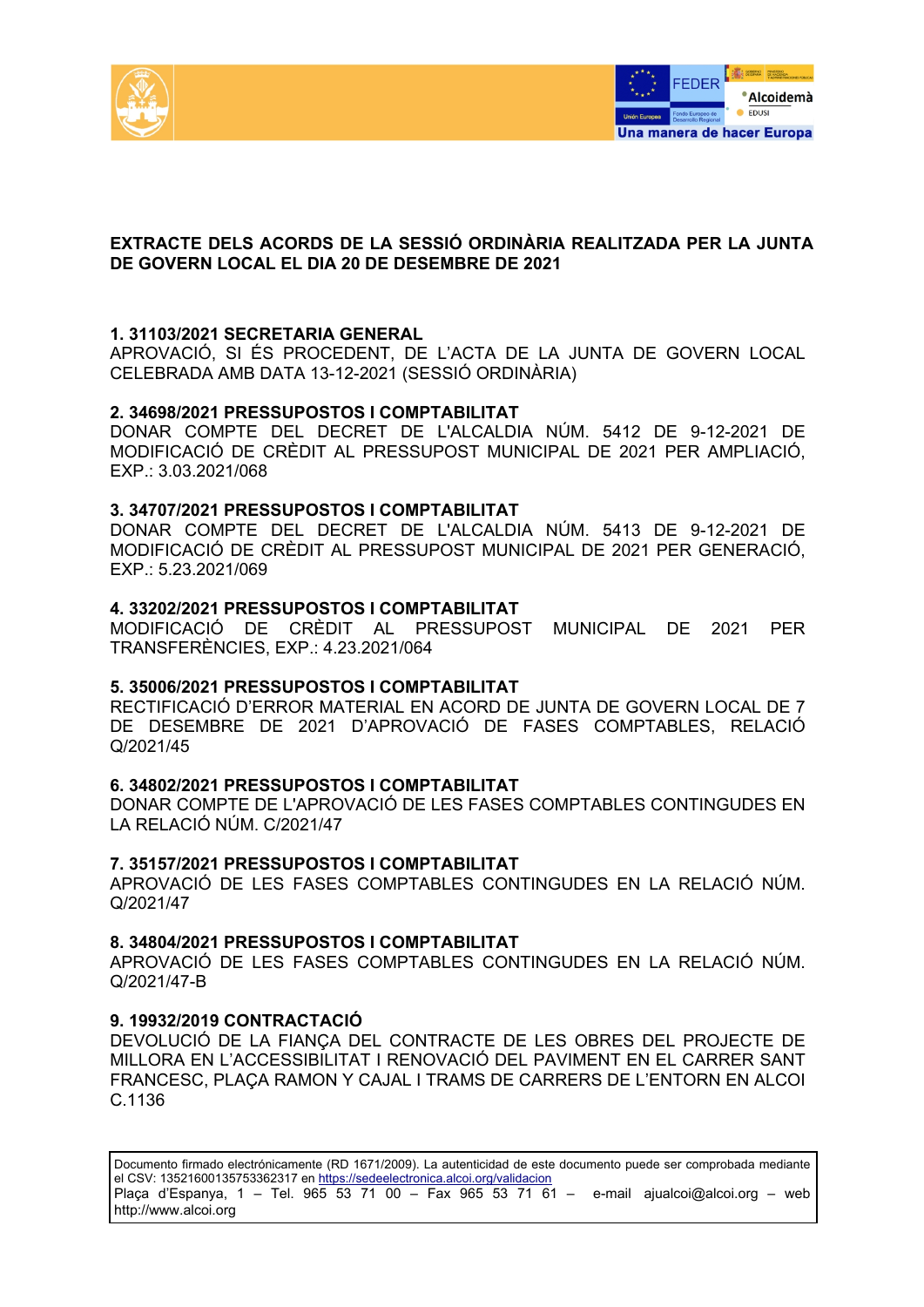



## **10. 6280/2021 CONTRACTACIÓ**

DACIÓ DE COMPTE DE LA RESOLUCIÓ D'ALCALDIA Nº 5237/2021 DE DATA 30/11/2021 DE ADJUDICACIÓ DEL PROCEDIMENT OBERT TRAMITAT PER ADJUDICAR EL CONTRACTE"LICITACIÓ GESTIÓ QUIOSC-BAR DEL PARC LA GLORIETA C.1189

## **11. 3010/2021 CONTRACTACIÓ**

APROVACIÓ DE L'EXPEDIENT DE CONTRACTACIÓ PER ADJUDICAR MITJANÇANT PROCEDIMENT NEGOCIAT SENSE PUBLICITAT I TRAMITACIÓ ANTICIPADA, EL SUBMINISTRAMENT I INSTAL·LACIÓ DE DIVERSOS COMPONENTS DEL FORN CREMATORI DEL CEMENTERI MUNICIPAL SANT ANTONI ABAD D'ALCOI

## **12. 26738/2021 CONTRACTACIÓ**

DACIÓ DE COMPTE DE LA RESOLUCIÓ D'ALCALDIA Nº 5467/2021 DE DATA 15.12.2021 DE "APROVACIÓ DE L'EXPEDIENT DE CONTRACTACIÓ PER A ADJUDICAR, PER PROCEDIMENT NEGOCIAT SENSE PUBLICITAT I TRAMITACIÓ ORDINÀRIA,SUBJECTE A REGULACIÓ HARMONITZADA, EL CONTRACTE DE SERVEIS DE REDACCIÓ DEL PROJECTE D'URBANITZACIÓ I DELS PROJECTES COMPLEMENTARIS DE LES OBRES D'URBANITZACIÓ DE L'ANTIGA EXPLANACIÓ DEL FERROCARRIL ALCOI- ALACANT (TRAM C / LA SALLE - ROTONDA D'ACCÉS A BARRI DE BATOI) -VIA-PARC I LA DIRECCIÓ DE L'OBRA DEL TRAM 2."

### **13. 23059/2018 CONTRACTACIÓ**

DEVOLUCIÓ DE LA FIANÇA DEL CONTRACTE DE CONCESSIÓ QUIOSC BAR DEL PARC MUNICIPAL "LA GLORIETA" C-1072

### **14. 11449/2021 ESPORTS**

JUSTIFICACIÓ DEL CONVENI ENTRE L'AJUNTAMENT D'ALCOI I CRUZ ROJA ESPAÑOLA COMITÉ LOCAL DE ALCOY PER AL DESENVOLUPAMENT DEL PROGRAMA "INTERVENCIÓ EN EMERGÈNCIES I COBERTURA PREVENTIVA DE RISC PREVISIBLE 2021"

### **15. 6375/2021 ESPORTS**

DONAR COMPTE DE LA RESOLUCIÓ DE L'ALCALDIA 5422/2021, PER LA QUAL S'APROVA LA CERTIFICACIÓ NÚMERO 2 I ÚLTIMA CORRESPONENT A l'OBRA DEL PROJECTE D'EXECUCIÓ DE NOUS VESTUARIS PER A LA PISTA D'HOQUEI DEL POLIESPORTIU MUNICIPAL "FRANCISCO LAPORTA" D'ALCOI – FASE 2

### **16. 28141/2021 ESPORTS**

JUSTIFICACIÓ DE LES AJUDES A ESPORTISTES NO PROFESSIONALS D'ALCOI 2021

### **17. 6160/2017 HABITATGE**

CANVI DE RÈGIM DE CESSIÓ, DE PRECARI A ARRENDAMENT, D'UN HABITATGE DE TITULARITAT MUNICIPAL SITUAT AL CARRER ENGINYER VILAPLANA NÚM 1 PIS 2ON, A FAVOR DE (JGP).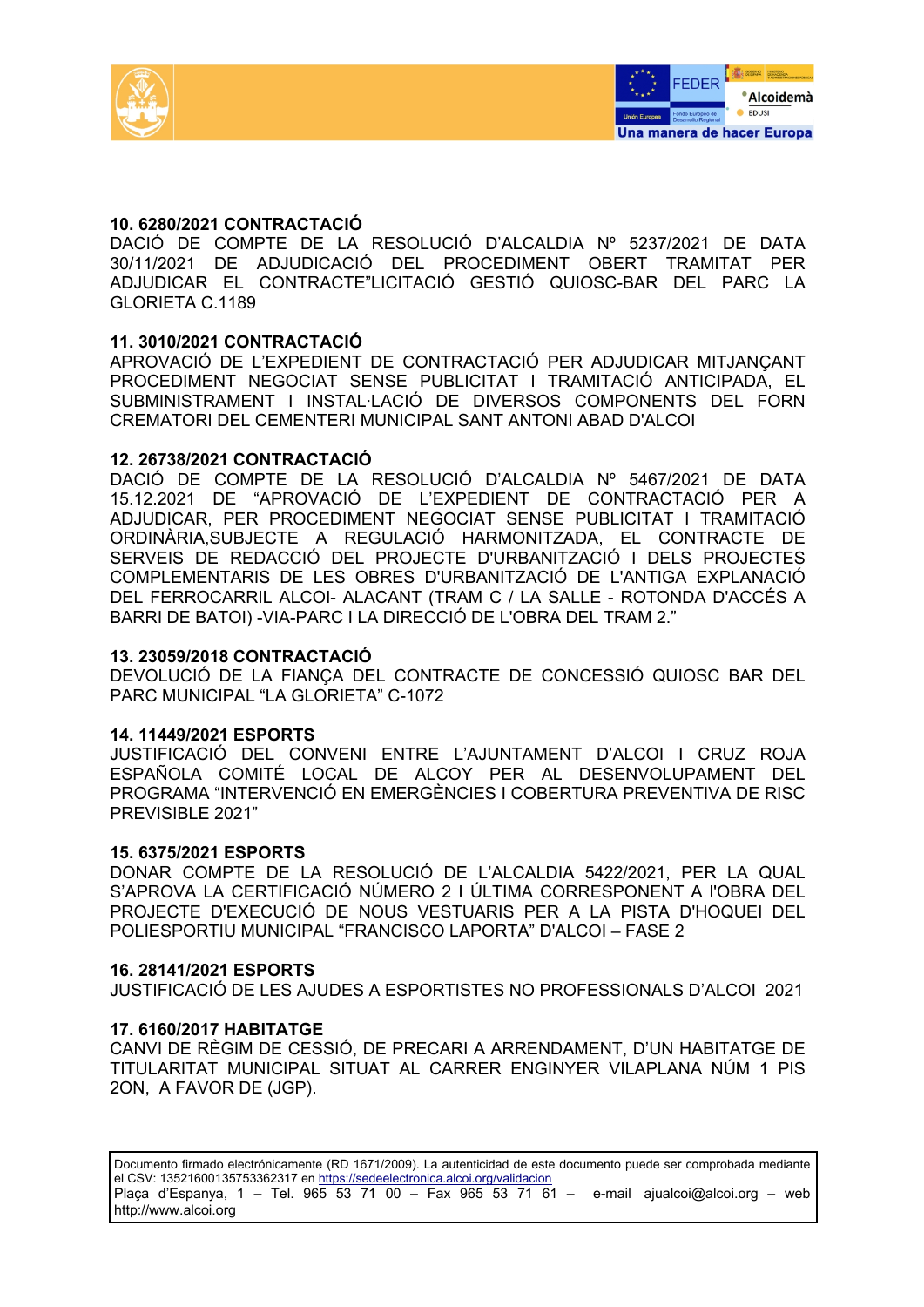



## **18. 34855/2021 I.G.S.**

APROVACIÓ DEL PROJECTE D'IL·LUMINACIÓ ARQUITECTÒNICA EN LA FATXADA DE L'AJUNTAMENT D'ALCOI

### **19. 3285/2021 I.G.S.**

APROVACIÓ CERTIFICACIÓ NÚM. 2 DE LES OBRES DEL PROJECTE D'ACTUACIONS A LA XARXA DE CLAVEGUERAM DEL POLÍGON INDUSTRIAL DE «EL CASTELLAR» AL BARRI DE BATOI (C. 1191)

### **20. 21272/2021 I.G.S.**

RECTIFICACIÓ DEL CONVENI DE COL·LABORACIÓ ENTRE LA GENERALITAT, A TRAVÉS DE LA CONSELLERIA D'EDUCACIÓ, CULTURA I ESPORT I L'AJUNTAMENT D'ALCOI PER AL DESENVOLUPAMENT DE PROJECTES DE FORMACIÓ PROFESSIONAL DUAL DEL SISTEMA EDUCATIU A LA COMUNITAT VALENCIANA, CORRESPONENT AL CICLE FORMATIU DE GRAU MITJÀ DE JARDINERIA I FLORISTERIA EN EL CENTRE EDUCATIU IES PARE VITÒRIA D'ALCOI, APROVAT PER LA JUNTA DE GOVERN LOCAL EN SESSIÓ ORDINÀRIA CELEBRADA EL DIA 26 DE JULIOL DE 2021

### **21. 21271/2021 I.G.S.**

RECTIFICACIÓ DEL CONVENI DE COL·LABORACIÓ ENTRE LA GENERALITAT, A TRAVÉS DE LA CONSELLERIA D'EDUCACIÓ, CULTURA I ESPORT I L'AJUNTAMENT D'ALCOI PER AL DESENVOLUPAMENT DE PROJECTES DE FORMACIÓ PROFESSIONAL DUAL DEL SISTEMA EDUCATIU A LA COMUNITAT VALENCIANA, CORRESPONENT AL CICLE FORMATIU DE BÀSICA D'AGROJARDINERIA I COMPOSICIONS FLORALS EN EL CENTRE EDUCATIU IES PARE VITÒRIA D'ALCOI, APROVAT PER LA JUNTA DE GOVERN LOCAL EN SESSIÓ ORDINÀRIA CELEBRADA EL DIA 26 DE JULIOL DE 2021

### **22. 24860/2019 LLICÈNCIES I OBERTURES**

AUTORITZACIÓ DE LA LLICENCIA D'OBERTURA DE L'ACTIVITAT DE INDÚSTRIA DE COMPRA, TRANSFORMACIÓ I VENDA D'ESPUMES SINTÈTIQUES (A L'ENGRÒS I AL DETALL), SITUADA EN C/ ALACANT NÚM. 80 BAIX

### **23. 24445/2020 LLICÈNCIES I OBERTURES**

AUTORITZACIÓ DE LA LLICENCIA D'OBERTURA DE L'ACTIVITAT DE TALLER DE FABRICACIÓ DE MUNTATGES AUXILIARS PER A LA INDÚSTRIA TÈXTIL, SITUADA EN C/ FILÀ BENIMERINS NÚM. 23 BAIX

### **24. 6005/2020 RISCOS LABORALS**

COBERTURA DEL SERVEI DE PREVENCIÓ DE RISCOS LABORALS EN LES ESPECIALITATS DE SEGURETAT EN EL TREBALL I MEDICINA DEL TREBALL (VIGILÀNCIA DE LA SALUT) DE L'AJUNTAMENT D'ALCOI - (C.1150). JUSTIFICACIÓ AMPLIACIÓ AD INICIAL

### **25. 10419/2021 SERVEIS SOCIALS**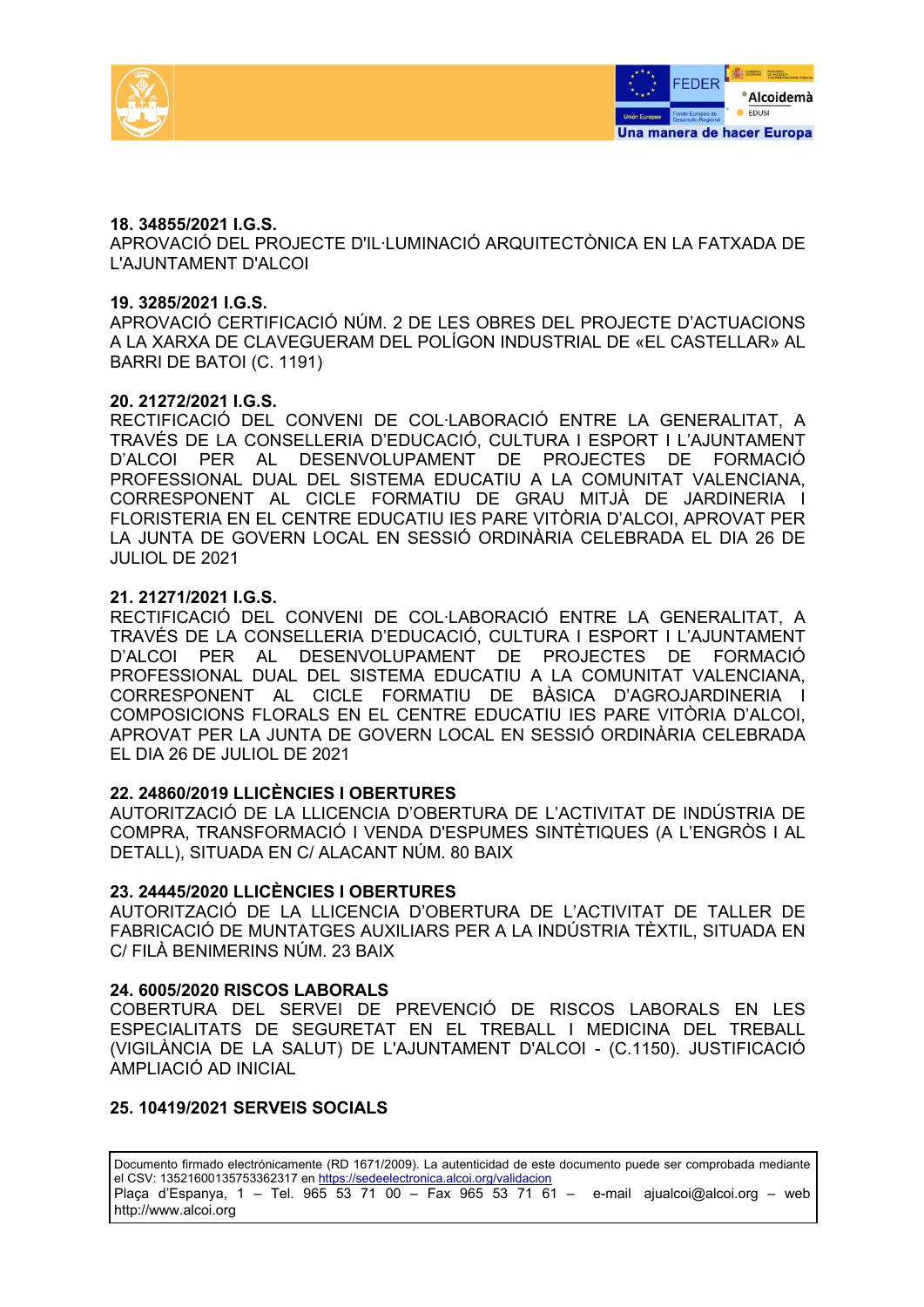



APROVACIÓ DE LA JUSTIFICACIÓ DE LA SUBVENCIÓ ATORGADA MITJANÇANT CONVENI ENTRE L'AJUNTAMENT D'ALCOI I LA ASOCIACIÓN PARA LA INTEGRACIÓN DEL NIÑO (AIN) PER AL DESENVOLUPAMENT DEL PROGRAMA "ACTIVIDADES FORMATIVAS E INFORMATIVAS 2021: PU FER MÉS"

### **26. 10697/2021 SERVEIS SOCIALS**

APROVACIÓ DE LA JUSTIFICACIÓ DE LA SUBVENCIÓ ATORGADA MITJANÇANT CONVENI ENTRE L'AJUNTAMENT D'ALCOI I EL GRUPO DE ALCOHOLICOS REHABILITADOS DE ALCOY Y COMARCA (GARA) PER AL DESENVOLUPAMENT DEL PROGRAMA "ATENCIÓN DEL ENFERMO ALCOHÓLICO, ADICTO Y SUS FAMILIARES"

## **27. 12681/2021 SERVEIS SOCIALS**

APROVACIÓ DE LA JUSTIFICACIÓ DE LA SUBVENCIÓ ATORGADA MITJANÇANT CONVENI ENTRE L'AJUNTAMENT D'ALCOI I LA ASOCIACIÓN ESPAÑOLA CONTRA EL CÁNCER PER AL DESENVOLUPAMENT DEL PROGRAMA «ATENCIÓN PSICOONCOLÓGICA A ENFERMOS Y FAMILIARES»

## **28. 12648/2021 SERVEIS SOCIALS**

APROVACIÓ DE LA JUSTIFICACIÓ DE LA SUBVENCIÓ ATORGADA MITJANÇANT CONVENI ENTRE L'AJUNTAMENT D'ALCOI I CÀRITAS PARROQUIAL – PARROQUIA ARCIPRESTE SANTA MARIA DE ALCOY PER AL DESENVOLUPAMENT DEL PROGRAMA DONA-MARE

# **29. 10364/2021 SERVEIS SOCIALS**

APROVACIÓ DE LA JUSTIFICACIÓ DE LA SUBVENCIÓ ATORGADA MITJANÇANT CONVENI ENTRE L'AJUNTAMENT D'ALCOI I LA ASOCIACIÓN CONTRA LA VIOLÈNCIA DE GENERO Y FAMILIAR DE ALCOY Y COMARCA (ACOVIFA) PER AL DESENVOLUPAMENT DEL PROGRAMA " SERVICIO DE ATENCIÓN PSICOLÓGICA Y SOCIAL A VÍCTIMAS DE VIOLENCIA DE GÉNERO Y FAMILIAR"

### **30. 35150/2021 U. DE GESTIÓ (SERVEIS SOCIALS)**

RESOLUCIÓ DE LES SOL·LICITUDS DE SERVEI D'AJUDA A DOMICILI VALORADES PER L'EQUIP TÈCNIC DEL DEPARTAMENT DE BENESTAR SOCIAL EN REUNIÓ CELEBRADA EL DIA 2 DE DESEMBRE DE 2021

### **31. 6140/2021 UNITAT ADMINISTRATIVA (CULTURA)**

APROVACIÓ PROJECTES DE LA II CONVOCATÒRIA DELS PREMIS CIUTAT D'ALCOI DE CREACIÓ I INVESTIGACIÓ EN ARTS CONTEMPORÀNIES «LLANÇADORA»

### **32. 21549/2021 UNITAT GESTIÓ EDUSI**

APROVACIÓ DE LA FACTURA N.º 21-00 010 RELATIVA ALS HONORARIS PER LA REALITZACIÓ D'UNA IL·LUSTRACIÓ D'UN MAPA DE LA CIUTAT D'ALCOI AMB LES LÍNIES ESTRATÈGIQUES DE LA EDUSI-ALCOIDEMÀ, LA SEUA ADAPTACIÓ A FULLET I MUPI I LA IMPRESSIÓ DE 2.000 FULLETS (TRÍPTIC A-4) AL MARC DE LES ACCIONS DE COMUNICACIÓ PER DIFONDRE LES ACTUACIONS INCLOSES EN LA EDUSI-ALCOIDEMÀ COFINANÇADA AMB FONS EUROPEUS DE DESENVOLUPAMENT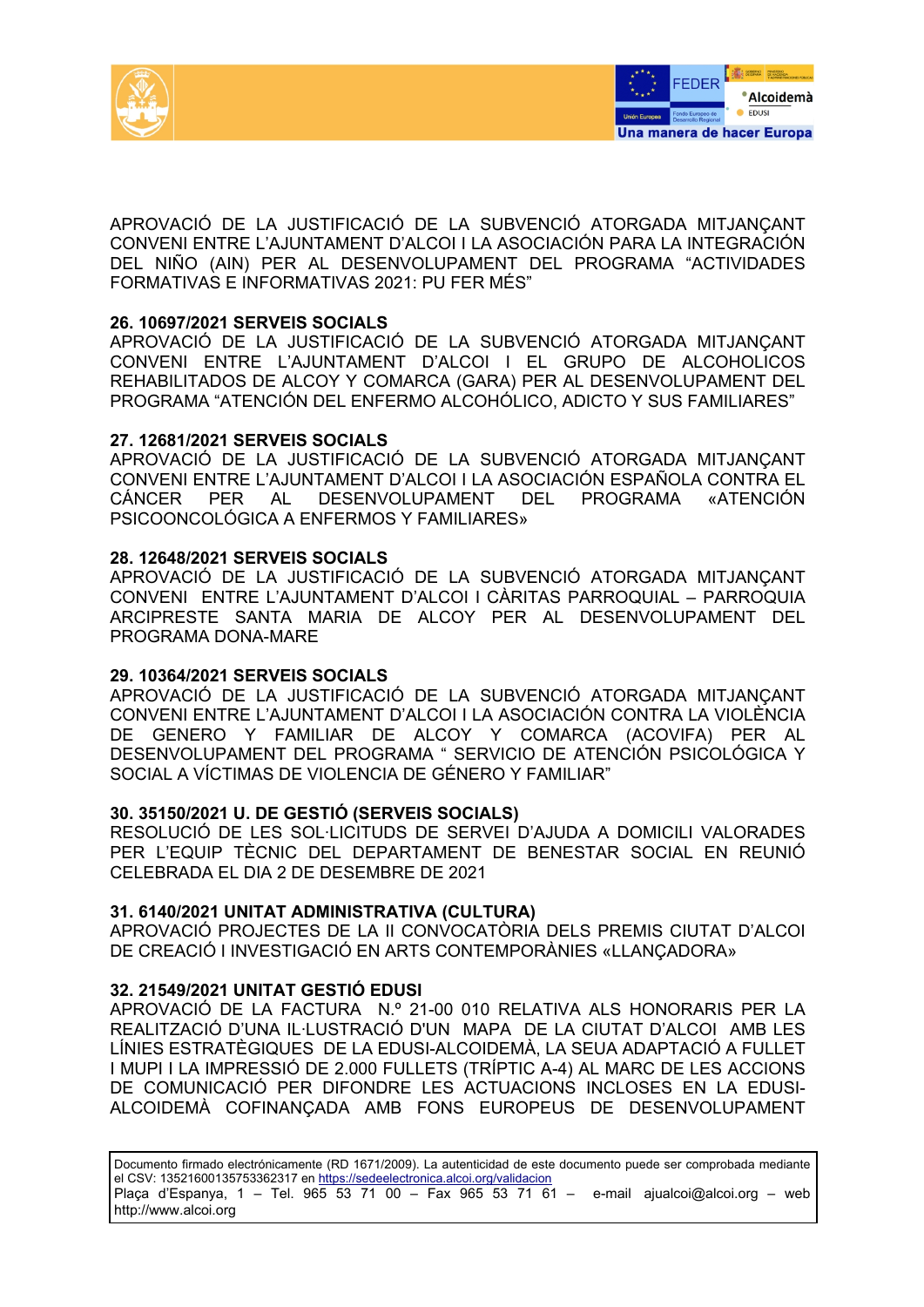



REGIONAL (FEDER).

## **33. 21743/2021 UNITAT GESTIÓ EDUSI**

APROVACIÓ DE LA FACTURA N.º EMIT - 0210335 RELATIVA A LA REALITZACIÓ D'UN VÍDEO I DIVERSOS MICROVÍDEUS PER A XARXES SOCIALS PER DIFONDRE L'ACTUACIÓ "REHABILITACIÓ DEL COMPLEX INDUSTRIAL DE RODES PER CONVERTIR-LO EN PARC TECNOLÒGIC SOCIOCULTURAL" INCLOSA A LA EDUSI – ALCOIDEMÀ COFINANÇADA AMB FONS EUROPEUS DE DESENVOLUPAMENT REGIONAL (FEDER)

## **34. 34540/2021 URBANISME**

CONCEDIR LLICÈNCIA D'OBRES PER A LEGALITZACIÓ D'ALÇAMENT DE MUR MITGER EN PATI POSTERIOR, EN C/ NA SAURINA D'ENTENÇA, N.º 25. E/ 771.01.00278/21

## **35. 23599/2021 URBANISME**

CONCEDIR LLICÈNCIA D'OBRES PER A REHABILITACIÓ DE NAU INDUSTRIAL PER A CANVI D'ÚS A HABITATGE UNIFAMILIAR, EN C/ SANT CRISTÒFOL, N.º 30. E/ 771.01.00180/21

## **DESPATXOS EXTRAORDINARIS**

### **36. 5294/2021 ARQUITECTURA**

APROVACIÓ DE LA CERTIFICACIÓ NÚM. 1 DE LES OBRES DEL PROJECTE DE REHABILITACIÓ DEL CONJUNT INDUSTRIAL DE RODES PER A PAR TECNOLÒGIC-CULTURAL C.1188

### **37. 16543/2021 CONTRACTACIÓ**

APROVACIÓ DE L'EXPEDIENT DE CONTRACTACIÓ PER A ADJUDICAR, PER PROCEDIMENT OBERT EL CONTRACTE D'OBRES PER A L'EXECUCIÓ DE LES OBRES PER A L'ACTUACIÓ: COBERTA PISTA EXTERIOR ESPORTIVA, CLIMATITZACIÓ, INSTAL·LACIÓ DE GRONXADORS I PINTURA INTERIOR AULES DEL CEE. TOMÀS LLACER (PLA EDIFICANT) (C. 1200)